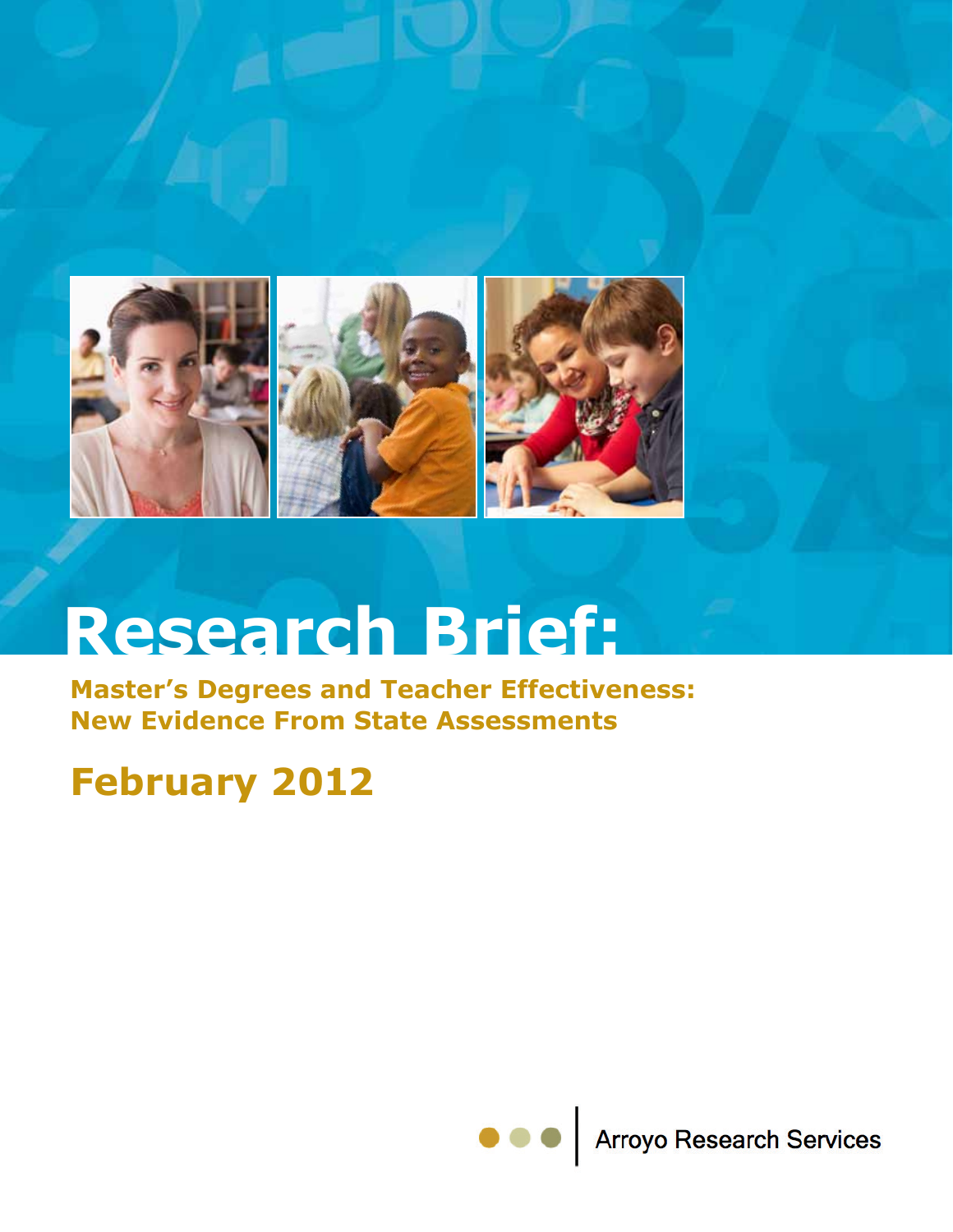

#### **CREDITS**

Arroyo Research Services is an education professional services firm that helps education organizations meet their goals through meaningful research, measurement, evaluation, and consulting services. We help organizations develop and use actionable data to surpass their prior performance.

#### **Arroyo Research Services**

639 Pennsylvania Road Arden, NC 28704 1-828-484-4385 www.arroyoresearchservices.com info@arroyoresearchservices.com

#### *Contributing Authors*

Kirk Vandersall Michelle Vruwink Kristina LaVenia

Arroyo Research Services issues research briefs regarding work in progress, recently published evaluation results, and recently published peer-reviewed journal articles in an effort to expand access to research results. The briefs are intended for policymakers, research consumers, and education decision-makers.



© 2011 Arroyo Research Services. With attribution, this document may be freely reproduced but cannot be sold or republished without written permission.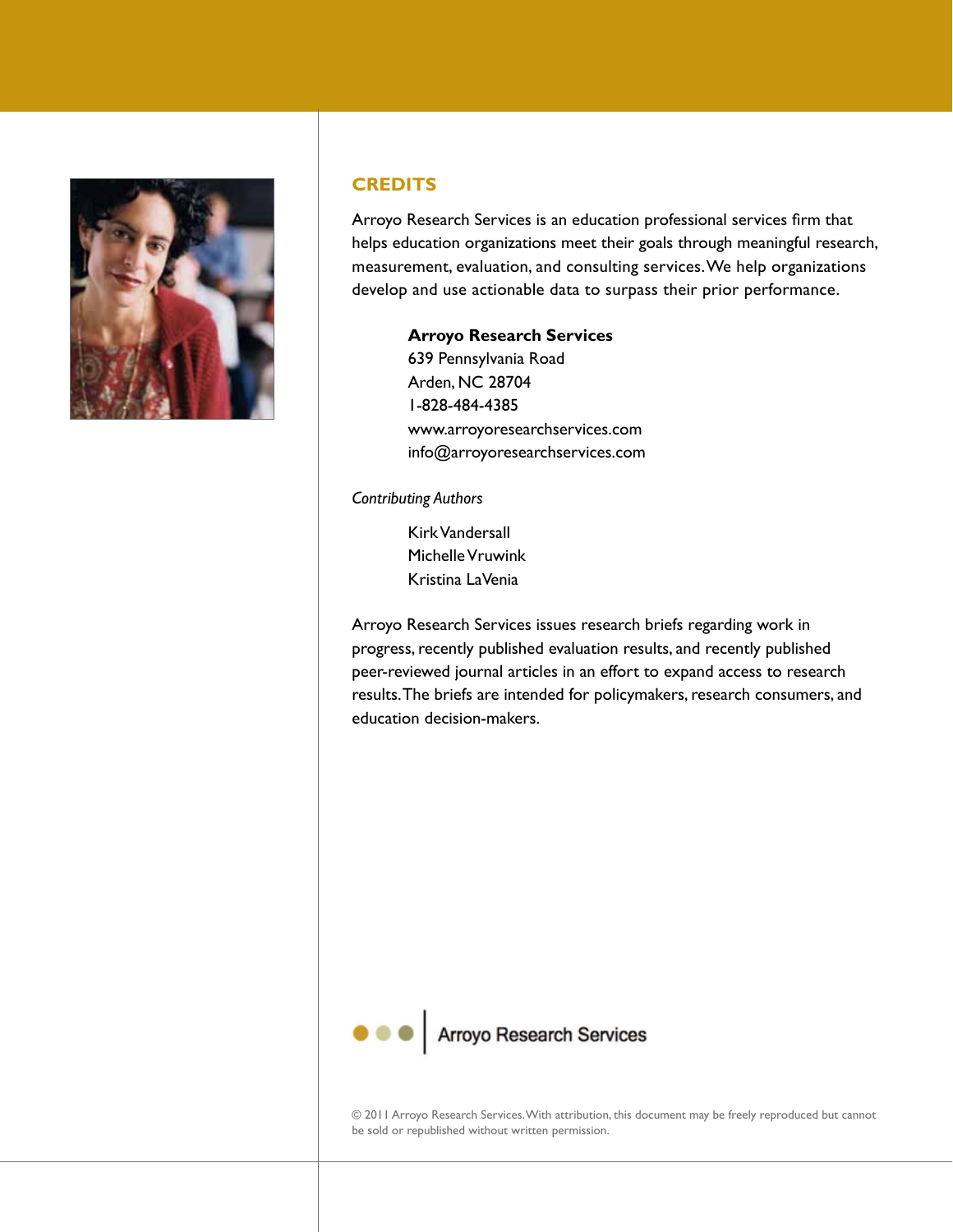## Introduction

There is widespread interest as to whether advanced degrees are associated with improved teacher effectiveness. According to the National Center for Education Statistics (NCES, 2010), the number of teachers in the United States who hold a master's degree has almost doubled over the past 50 years, with half of all teachers in the United States currently holding master's degrees. Across the nation, school districts offer monetary rewards to those teachers who hold advanced degrees, with the increase in salary averaging 11% (NCTQ, 2010). Additionally, districts often subsidize the cost of tuition, making it more affordable for teachers to earn these degrees. Between salary increases and tuition costs, districts are making substantial investments in a more educated workforce.

Taken together, the body of research examining the impact of holding a master's degree on a teacher's effectiveness in the classroom suggests that advanced degrees are not associated with improved student outcomes (Clotfelter, Ladd, & Vigdor, 2007; Goldhaber & Brewer, 1997). Results of a few studies have found slightly negative effects on student achievement by teachers holding a master's degree, while several studies report small, but significant, positive effects. The majority of published work finds no effect of teachers' advanced degrees on students' academic outcomes.

Although some stakeholders suggest that the question of whether or not advanced degrees are associated with improved teacher effectiveness is settled—with evidence failing to support continued investments in these degrees on the part of school districts—we think this question remains open. In addition to a lack of consensus in the research literature, research addressing more narrow questions than "does a master's degree make a difference?" and using higher-quality data sets, which are now becoming available, is clearly warranted. Moreover, the research on the efficacy of an advanced degree in a specific content area for elementary school teachers in particular is not clear. The study reported in this brief seeks to contribute to this ongoing dialogue with additional data and findings focused on elementary school teachers.

#### **Highlights**

- Finding: Students whose teachers held a master's degree performed statistically significantly better in both reading and language arts than students whose teachers did not hold a master's degree.
- Finding: Students whose teachers held an M.S. in Education (M.S.Ed.) with a specialization in Elementary Reading and Literacy (Grades PreK–6) from Walden University performed statistically significantly better in language arts than students whose teachers held a master's degree from other institutions.
- Finding: Students whose teachers held an M.S. in Education (M.S.Ed.) with a specialization in Elementary Reading and Literacy (Grades PreK–6) from Walden University performed the same statistically in reading as students whose teachers held a master's degree from other institutions.
- Study data: 4,106 teachers of record for reading; 205,226 student observations from grades 2 through 5; 2004 through 2010
- Outcome measure: Georgia Criterion-Referenced Competency Tests (CRCT) in language arts and reading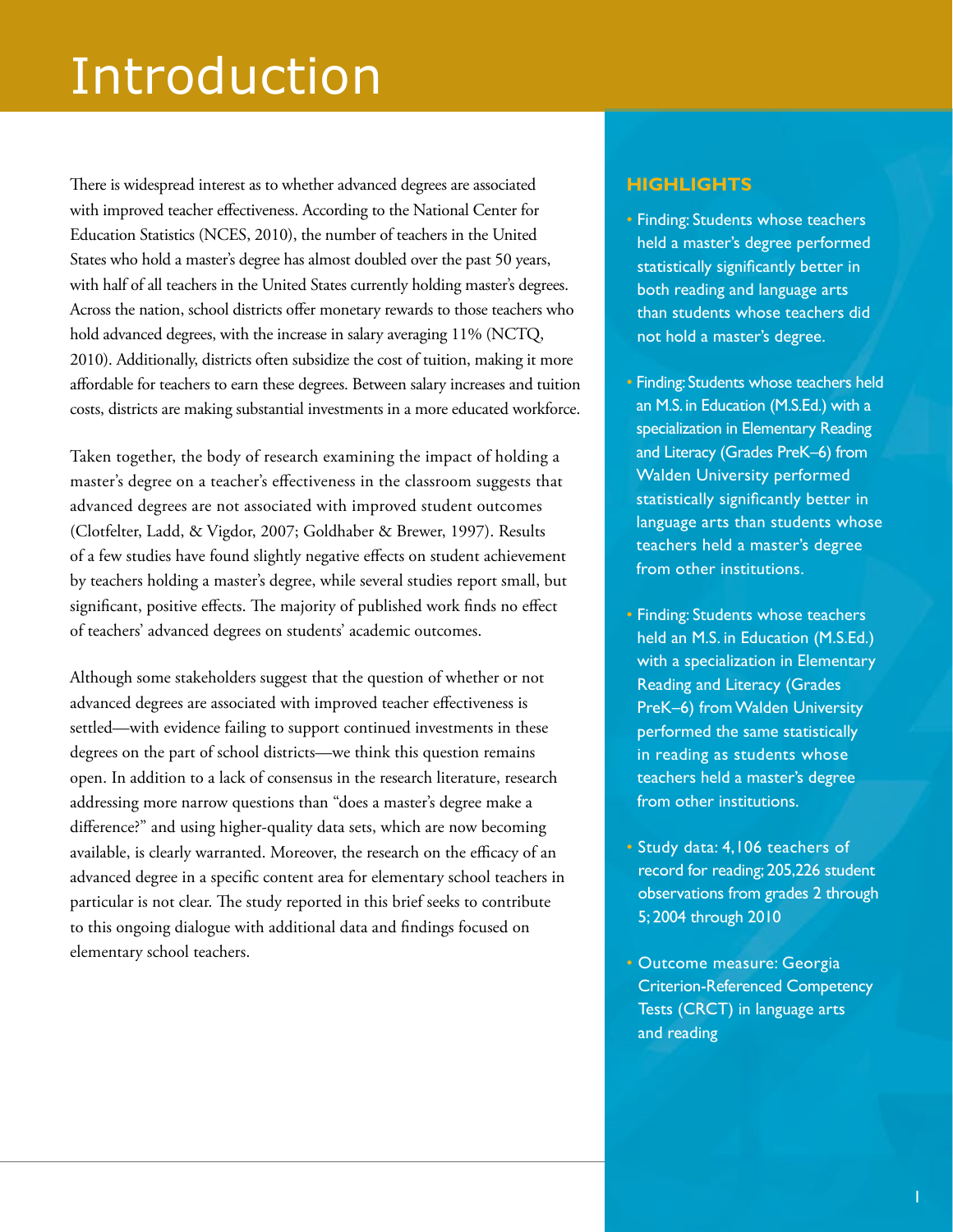#### **THE STUDY**

Arroyo Research Services has been commissioned by Walden University to engage in research partnerships with two large school systems to study the relationship between advanced degrees and teacher effectiveness as measured by student academic performance. In these partnerships, we seek extensive information regarding the effectiveness of master's degree graduates in order to replicate a teacher effectiveness study conducted in Tacoma, Washington (Arroyo Research Services, 2009), and to answer questions of interest to each participating institution. The 2009 study compared academic outcomes of students whose teachers completed a Walden University Master of Science in Education (M.S.Ed.) with a specialization in Elementary Reading and Literacy (Grades PreK–6) to those of students whose teachers held master's degrees from other institutions. The study reported herein uses student performance data provided by a large suburban district in Georgia and aims to address three primary questions:

- Do teachers with master's degrees demonstrate greater teacher effectiveness than teachers without master's degrees?
- Do teachers with content-specific master's degrees demonstrate greater teacher effectiveness than teachers with other master's degrees?
- Does obtaining a master's degree increase teacher effectiveness?

#### **SAMPLE CHARACTERISTICS**

The data used in the study is drawn from district teacher and student performance data that include 2004–2010 student/ teacher roster data, districtwide assessment data, teacher hiring data that includes schools attended and degrees earned, teacher and student demographic data, school demographics, and teacher records that allow imputation of degree attainment dates. Additional degree data has been provided by Walden University and Market Data Retrieval.

The primary outcomes of interest are student performance on the reading and language arts sections of the Georgia Criterion-Referenced Competency Tests (CRCT) in grades 2 through 5 for 2004 through 2010. We standardized all CRCT results by year, grade level, and subject area by calculating

z-scores using state means and standard deviations provided by the district. At the teacher level, demographic data were made available by the district.

The analytic sample included only those students who had one reading teacher of record per year. If a student experienced a teacher change in any given year, that student's CRCT score for that year was dropped from these analyses. Student performances were also limited to those in classes with a minimum of 13 students and a maximum of 30, effectively trimming the top and bottom 2% of class sizes, thereby focusing primarily on reading taught within multi-subject classrooms. A total of 205,226 student observations from 2004 to 2010 were included. A student could appear in the data set once each year for which they met the criteria. The analytic sample included all teachers of record for reading during  $2004-2010$  (n = 4,106) whose students met the criteria above. Because the student record for each year includes information about if and when their teacher obtained a master's degree, teachers who obtained their degree during the study period could have student performances both before and after they obtained their degree in the same analysis. The teacher sample was primarily female (92.5%) and white (80.3%). The average years of experience was 11, with an average of seven years worked in the district.

#### **RESEARCH METHODOLOGY**

This brief addresses the first two research questions above using these analytic strategies: 1) comparison of students' performance in reading and language arts, as measured by the CRCT, between master's degree and non-master's degree teachers, and 2) comparison of students' performance in reading and language arts, as measured by the CRCT, between teachers with a Walden M.S.Ed. with a specialization in Elementary Reading and Literacy (Grades PreK–6) and teachers with master's degrees granted from other institutions. Multilevel regression models were fit due to the hierarchical structure of the data. Students' scores were pooled across years, by teacher, and schools were treated as fixed effects.<sup>1</sup>

Each analysis controls for:2

• Student demographic characteristics such as gender, race, free and reduced lunch status, English language learner status, special education status, number of days enrolled, and student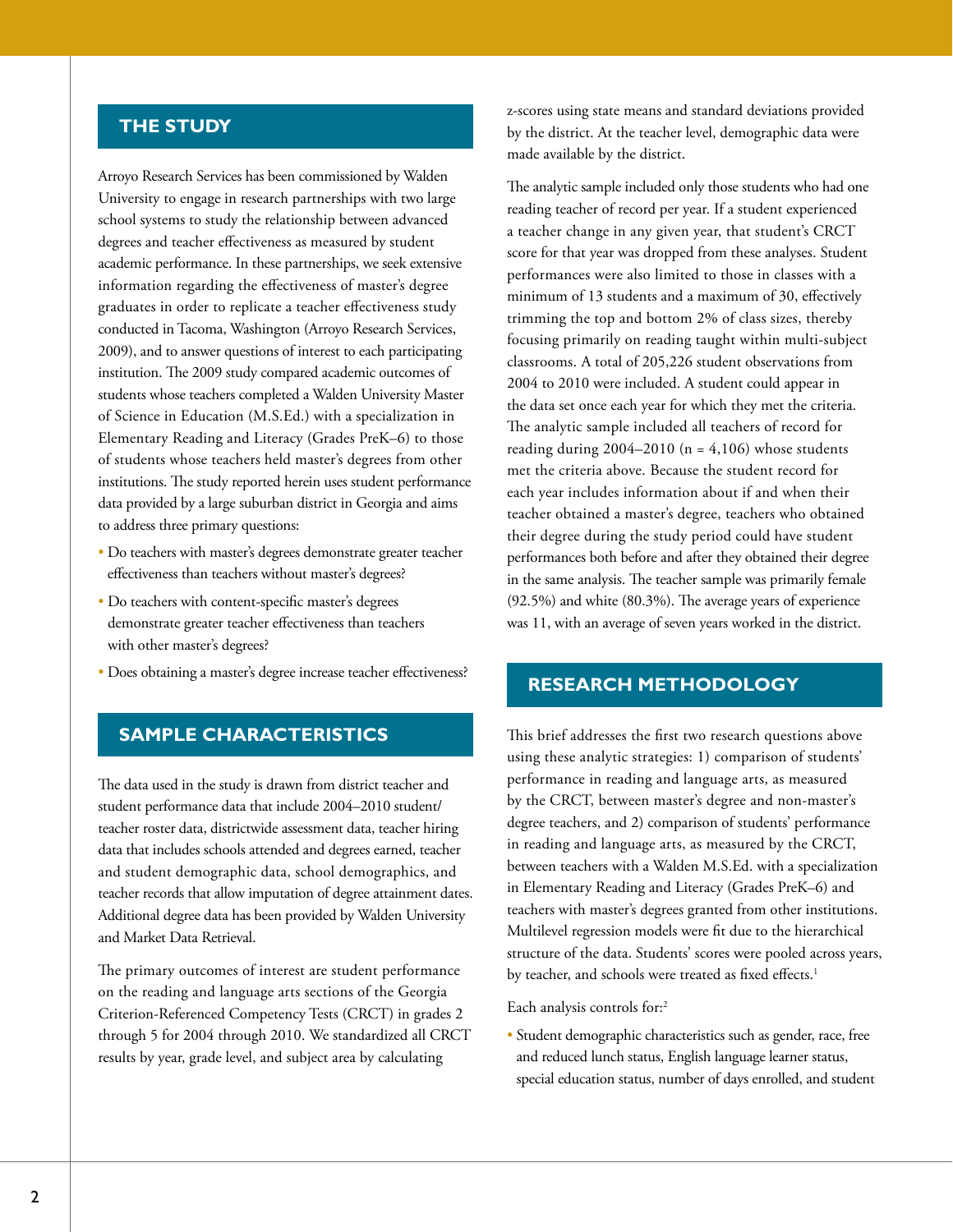prior academic achievement as measured by the CRCT.

- Teacher experience and peer academic performance (effect of classmate academic performance).
- School characteristics, including overall school academic performance and Title I status.
- Grade level and school year at the time of testing.

The first analysis compares the performance of all students whose teachers did not have a master's degree at the time of the CRCT to students whose teachers did have a master's degree at the time of the CRCT. The second analysis includes only students of teachers who held a master's degree at the time of the CRCT and compares performances between Walden M.S.Ed. with a specialization in Elementary Reading and Literacy (Grades PreK–6) graduates and teachers with master's degrees from other institutions.

#### **DETAILED RESULTS**

We find that holding a master's degree is associated with higher student outcomes in language arts and/or reading. Additionally, we find that holding a Walden M.S.Ed. with a specialization in Elementary Reading and Literacy (Grades PreK–6) is associated with statistically significantly higher student outcomes in language arts than other master's degrees. Holding a Walden M.S.Ed. with a specialization in Elementary Reading and Literacy (Grades PreK–6) is not associated with statistically different student outcomes in reading than other master's degrees. These results suggest that elementary teachers' attainment of master's degrees, irrespective of area of study, is associated with improved student achievement in both reading and language arts and that contentspecific programs are associated with additionally improved student achievement outcomes in language arts.

- Students whose teachers held a master's degree performed .02 standard deviations higher in both language arts and reading. This is statistically significant at  $p < .01$  for both. Details can be found in Table 1 and Table 2.
- Students whose teachers held a Walden M.S.Ed. with a

specialization in Elementary Reading and Literacy (Grades PreK–6) performed .03 standard deviations higher in language arts than students whose teachers held a master's degree from other institutions. This is statistically significant at  $p < .05$ . Details can be found in Table 3.

• Students whose teachers held a Walden M.S.Ed. with a specialization in Elementary Reading and Literacy (Grades PreK–6) performed the same in reading as students whose teachers held a master's degree from other institutions. Details can be found in Table 4.

Notes regarding these outcomes:

- The standard deviation units in which results are reported are regression coefficients of standardized outcome variables and can therefore be read as measures of unique effect, or effect sizes, which are used by researchers to provide comparisons of the magnitude of an effect across studies.
- Where "statistical significance" tells us the likelihood that the observed difference is due to chance, effect size tells us about the magnitude of the difference. Effect size takes into account the variation in scores within each group.
- The effect sizes found in this study are higher than most studies have found for master's degree effects and are in the range of small but meaningful for studies and measures of this type. The National Council on Teacher Quality (NCTQ, 2010), for example, used effect size standards of .15 for a large effect, .06 for a moderate effect, and .009 for a small but significant effect to review 36 studies of teachers with master's degrees. Of these 36 studies, NCTQ found 16 studies with positive but not significant effects (all with effect sizes between 0 and .006); the remaining studies showed negative results for master's degrees, with five studies finding small but significant negative effect sizes between -.012 and -.019. Clotfelter, Ladd, & Vigdor (2007) found statistically significant effect sizes for master's degrees of -.003 and -.007 for reading outcomes using robust methods and a comprehensive data set covering the state of North Carolina. By comparison, they also found statistically significant effect

'Our decision to treat schools as fixed effects when fitting these models stems from three considerations: I) As this is an exploratory study, we are not driven to generalize these findings beyond the schools included in these analyses at this time; 2) we find the district in question to be similar in many respects to most large suburban districts; and 3) we are comfortable fitting a model that holds the impact of teachers' attainment of an advanced degree on students' CRCT scores constant between schools. That is, we find no research to suggest that the impact of an advanced degree on student outcomes would vary by school. All analyses were conducted using Stata 11 with standard program defaults.

2 Variables included in the analysis were selected using stepwise regression and other empirical methods to determine which variables influenced the outcomes of interest within the available data set. Additional details about variables and their selection are included in the FAQs.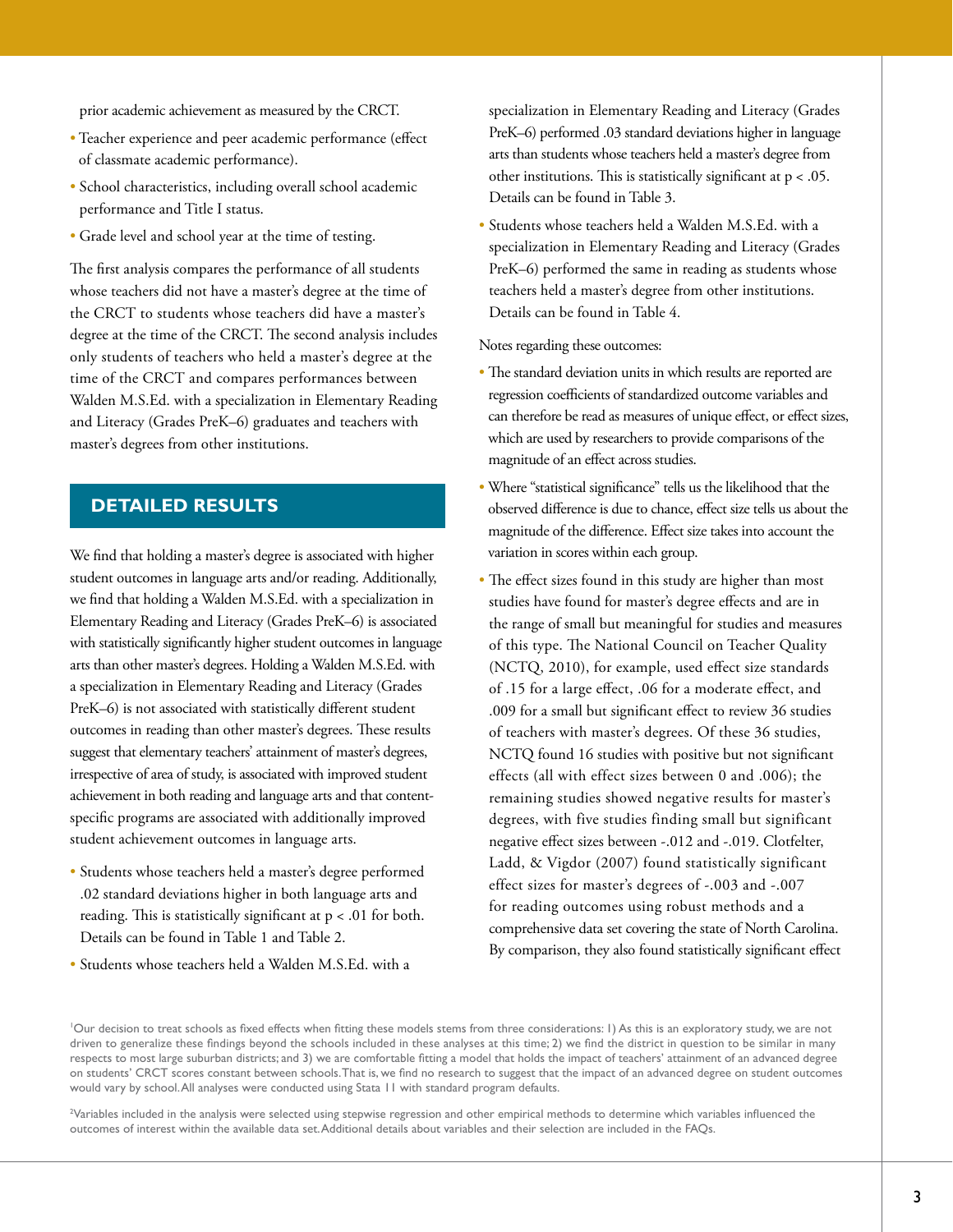

Source: Estimates produced by the school fixed-effects regression comparing the effectiveness of master's degree teachers to nonmaster's degree teachers on CRCT scores in reading and language arts and comparing Walden M.S.Ed. with a specialization in Elementary Reading and Literacy (Grades PreK–6) teachers to non-Walden master's degree teachers, after controlling for student demographics, class and school demographics and prior performance, and teacher experience. Average student growth is calculated as the mean difference between the current and prior year z-scores for students in grades 2 through 5, school years 2004 through 2009. See Tables 1 through 4 for details. Note: Each difference is expressed in standard deviation units, which are a form of effect size as described within this paper.

sizes for National Board Certified Teachers (NBCT) of between .01 and .02 for reading. Within the same study, these effect sizes for NBCTs are approximately 10 times stronger than those found for class size, six times stronger than classroom racial composition, and .4 times as strong as the effect size for parents who dropped out of high school.

• One way to understand the practical significance of these effects is to compare the effect sizes found for master's degrees to the average difference between current year and prior year student test scores within the study sample. This is helpful because the effect sizes for the master's degree analyses and the difference between average prior year scores and current year scores both describe group differences achieved within one year using the same testing data. From school years 2004 through 2009, the average growth in standardized scale scores on the CRCT assessment for students in the sample was .046 for reading and .059 for language arts. That is, without controlling for any other factors, students in the sample performed an average of .046 standard deviations higher in the current

school year than in the prior school year in reading and .059 standard deviations higher for language arts. This includes students whose teachers had obtained a master's degree and students whose teachers had not obtained a master's degree. By comparison, a .02 standardized mean difference for students whose teachers held a master's degree is equal to 43% of the average year-to-year growth in reading performance for students in the sample; for language arts, a .02 standardized mean difference is equal to 34% of the average year-to-year growth in language arts performance for students in the sample.

While there is evidence to support content specificity in advanced degrees for classroom teachers, particularly in mathematics and science (Goldhaber & Brewer, 1997; Monk, 1994), this evidence is based primarily on studies of secondary teachers. It is not well understood how important an advanced degree with a content-area specialization (e.g., Elementary Reading and Literacy [Grades PreK–6]) for a primary-grades teacher may be for improved student outcomes. This study adds to the body of evidence related to the question of whether content-specific degrees have a stronger effect on teacher effectiveness. This study is not designed to establish causality, and it is not our intent to overstate our claims. We do find compelling evidence for a continued investigation of the relation between teachers' advanced degrees and student outcomes, and we find evidence to support the hypothesis that master's degrees are associated with teacher effectiveness.

#### **NEXT STEPS**

The research to date has focused on determining whether teachers who hold general and content-specific master's degrees are demonstrably more effective than those who do not when controlling for basic differences in school, teacher and student demographics, and performance. Further research will explore the extent to which teachers who obtain a master's degree become more effective by doing so. The full study and associated Frequently Asked Questions will be published at [arroyoresearchservices.com](http://arroyoresearchservices.com/) and [WaldenU.edu/Outcomes](WaldenU.edu/outcomes).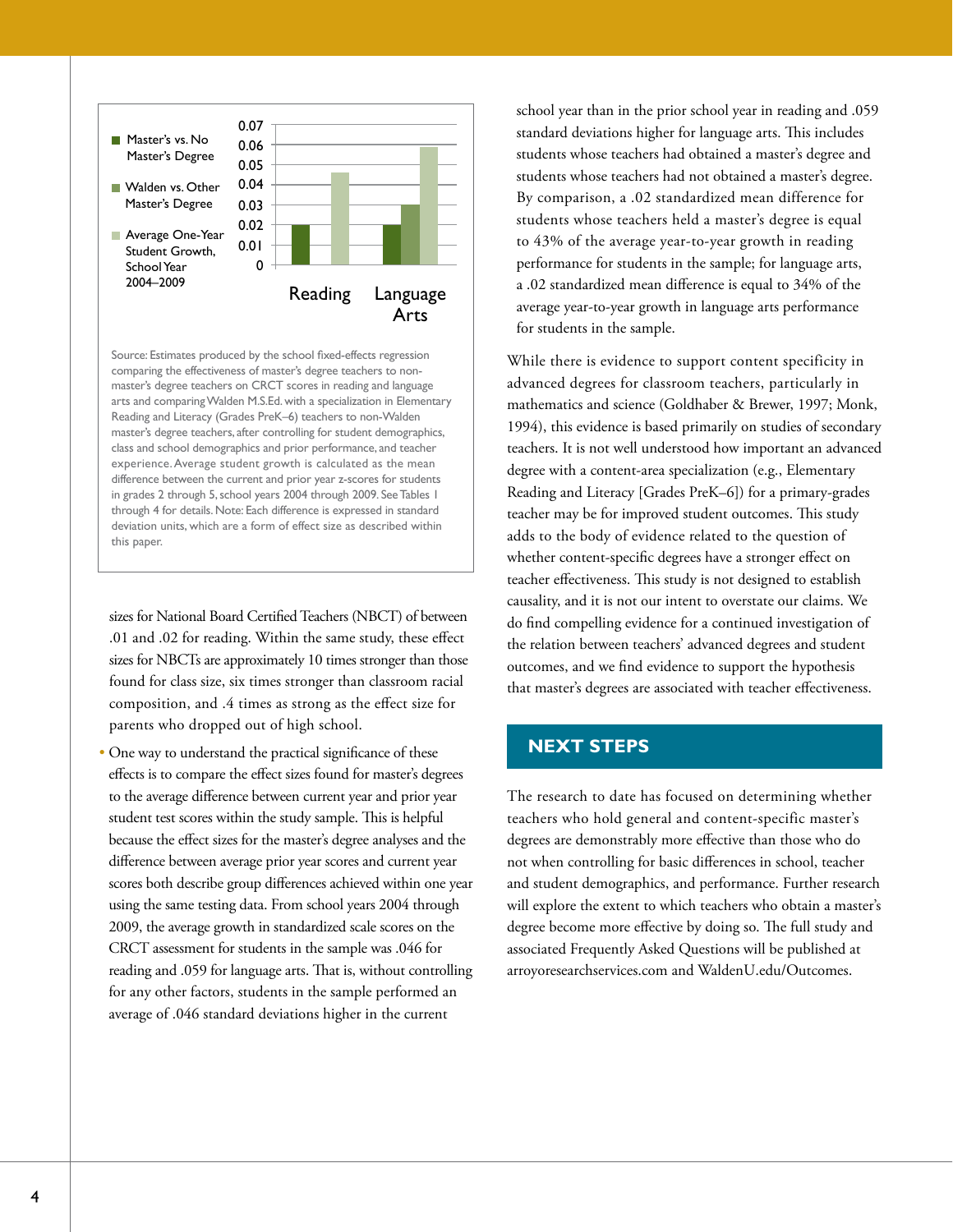



#### **REFERENCES**

Clotfelter, C. T., Ladd, H. F., & Vigdor, J. L. (2007). How and why do teacher credentials matter for student achievement. Retrieved September 9, 2011, from the National Center for Analysis of Longitudinal Data in Education Research website: www.caldercenter.org/PDF/1001058\_Teacher\_Credentials.pdf.

Goldhaber, D. D. & Brewer, D. J. (1997). Evaluating the effect of teacher degree level on educational performance. In W. J. Fowler Jr. (Ed.), *Developments in school finance*, 1996 (pp. 197–210). Washington, DC: National Center for Education Statistics, U.S. Department of Education.

Greene, G. K., Huerta, L. A., & Richards, C. E. (2007). Getting real: A different perspective on the relationship between school resources and student outcomes. *Journal of Education Finance*, 33(1), 49–68.

Leak, J. A. & Farkas, G. (2011). Effects of Teacher Credentials, Coursework, and Certification on Student Achievement in Math and Reading in Kindergarten: An ECLS-K Study. Society for Research on Educational Effectiveness.

Monk, D. (1994). Subject area preparation of secondary mathematics and science teachers and student achievement. *Economics of Education Review*, 12(2), 125–145.

National Center for Education Statistics (2010). *Digest of Education Statistics*. Retrieved September 9, 2011, from [http://nces.ed.gov/pubs2011/2011015.pdf.](http://nces.ed.gov/pubs2011/2011015.pdf)

National Council on Teacher Quality (2009). *Best practices for teacher effectiveness: How districts nationwide are stacking up*. Retrieved September 9, 2011, from www.gatesfoundation.org/united-states/Documents/best-practices-teach-effectiveness.pdf.

National Council on Teacher Quality (2010). *Restructuring teacher pay to reward excellence*. Retrieved September 9, 2011, from www.nctq.org/tr3/docs/nctq\_salary\_combo.pdf.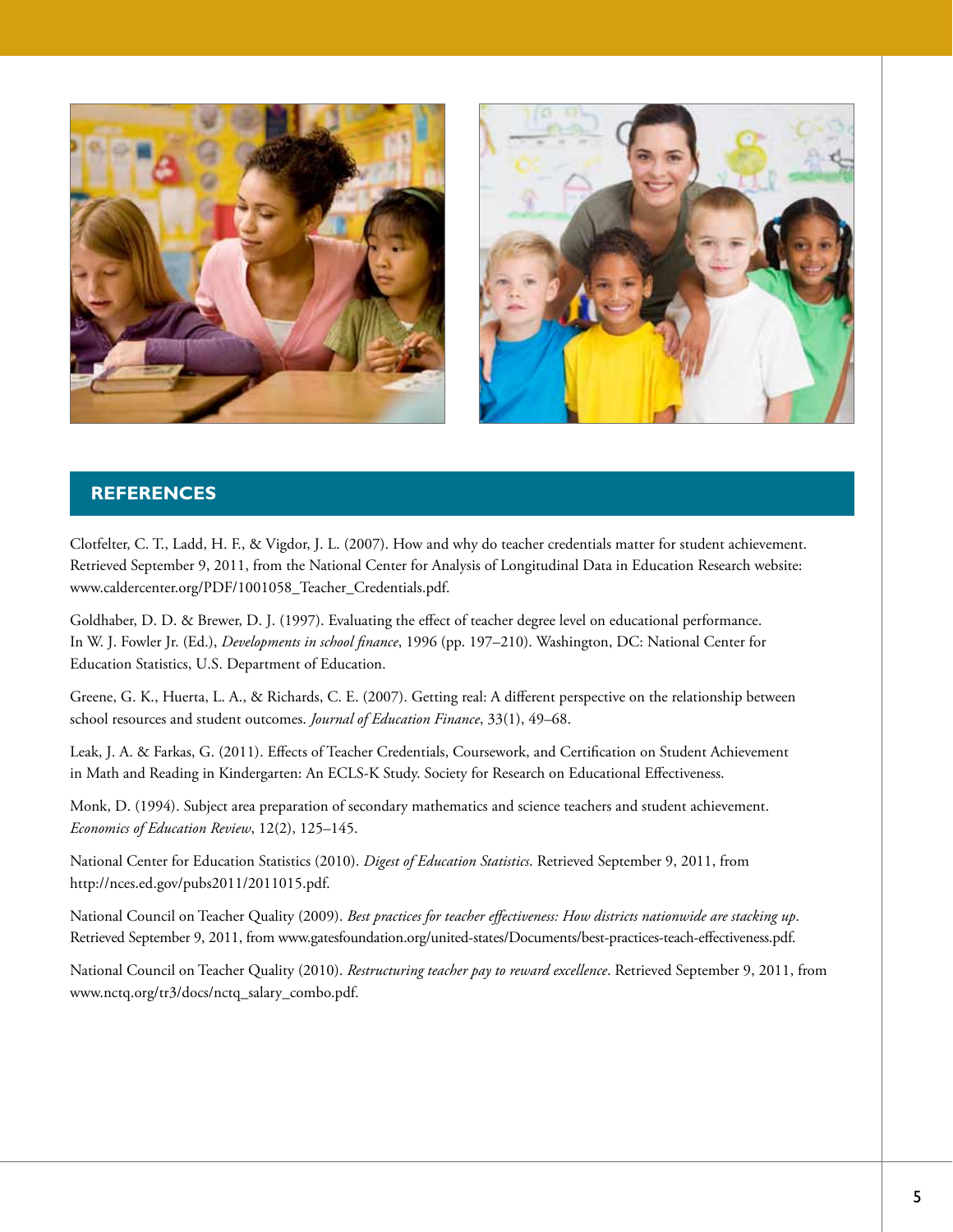| Table   Master's Degree Analysis, Language Arts |             |                           |  |  |
|-------------------------------------------------|-------------|---------------------------|--|--|
| Variable                                        | Coefficient | Significance <sup>3</sup> |  |  |
| Master's Degree                                 | 0.02        | $**$                      |  |  |
| LA Pre                                          | 0.65        | $**$                      |  |  |
| SY 2004                                         | 0.04        | $**$                      |  |  |
| SY 2005                                         | 0.002       |                           |  |  |
| SY 2006                                         | $-0.004$    |                           |  |  |
| SY 2007                                         | $-0.008$    |                           |  |  |
| SY 2008                                         | 0.03        | $**$                      |  |  |
| SY 2009                                         | $-0.002$    |                           |  |  |
| Grade 2                                         | 0.13        | **                        |  |  |
| Grade 3                                         | 0.07        | $**$                      |  |  |
| Grade 5                                         | $-0.02$     | **                        |  |  |
| Days Enrolled                                   | 0.002       | **                        |  |  |
| African American                                | $-0.09$     | **                        |  |  |
| Hispanic                                        | $-0.07$     | $**$                      |  |  |
| <b>ELL</b>                                      | $-0.01$     | $**$                      |  |  |
| <b>ESL</b>                                      | $-0.21$     | **                        |  |  |
| Free or Reduced-<br>Price Lunch                 | $-0.1$      | **                        |  |  |
| Special Ed<br>(Class Pct)                       | $-0.11$     | **                        |  |  |
| LA Pre (Class)                                  | $-0.04$     | **                        |  |  |
| Teacher Experience                              | 0.002       | **                        |  |  |
| LA Pre (School)                                 | $-0.03$     |                           |  |  |
| Title I                                         |             |                           |  |  |
| Constant                                        | $-0.09$     |                           |  |  |
| Obs: 203,057<br>$r^2 = .50$                     |             |                           |  |  |
| Obs: 205,226<br>$r^2 = .42^4$                   |             |                           |  |  |

| Table 2 Master's Degree Analysis, Reading |             |              |  |
|-------------------------------------------|-------------|--------------|--|
| Variable                                  | Coefficient | Significance |  |
| Master's Degree                           | 0.02        | $**$         |  |
| <b>Reading Pre</b>                        | 0.57        | $**$         |  |
| SY 2004                                   | $-0.008$    |              |  |
| SY 2005                                   | $-0.04$     | **           |  |
| SY 2006                                   | $-0.03$     | $**$         |  |
| SY 2007                                   | $-0.06$     | $**$         |  |
| SY 2008                                   | $-0.07$     | $**$         |  |
| SY 2009                                   | $-0.08$     | **           |  |
| Grade 2                                   | 0.01        | **           |  |
| Grade 3                                   | $-0.06$     | $**$         |  |
| Grade 5                                   | $-0.08$     | **           |  |
| Days Enrolled                             | 0.001       | $**$         |  |
| African American                          | $-0.13$     | $**$         |  |
| Hispanic                                  | $-0.06$     | $**$         |  |
| <b>ELL</b>                                | $-0.07$     | **           |  |
| <b>ESL</b>                                | $-0.24$     | $**$         |  |
| Free or Reduced-<br>Price Lunch           | $-0.12$     | $**$         |  |
| Special Ed<br>(Class Pct)                 | $-0.16$     | $**$         |  |
| <b>Reading Pre</b><br>(Class Pct)         | 0.06        | $**$         |  |
| Teacher Experience                        | 0.002       | **           |  |
| <b>Reading Pre</b><br>(School)            | $-0.08$     | **           |  |
| Title I                                   |             |              |  |
| Constant                                  | 0.15        | *            |  |
| Title I                                   |             |              |  |
| Constant                                  | $-0.03$     |              |  |
| Obs: 19,968<br>$r^2 = .50$                |             |              |  |

 $3*$  p < .05,  $*$  p < .01

<sup>4</sup>Note that reported r<sup>2</sup> figures are within range of the models developed by Clotfelter, Ladd, and Vigdor (2007).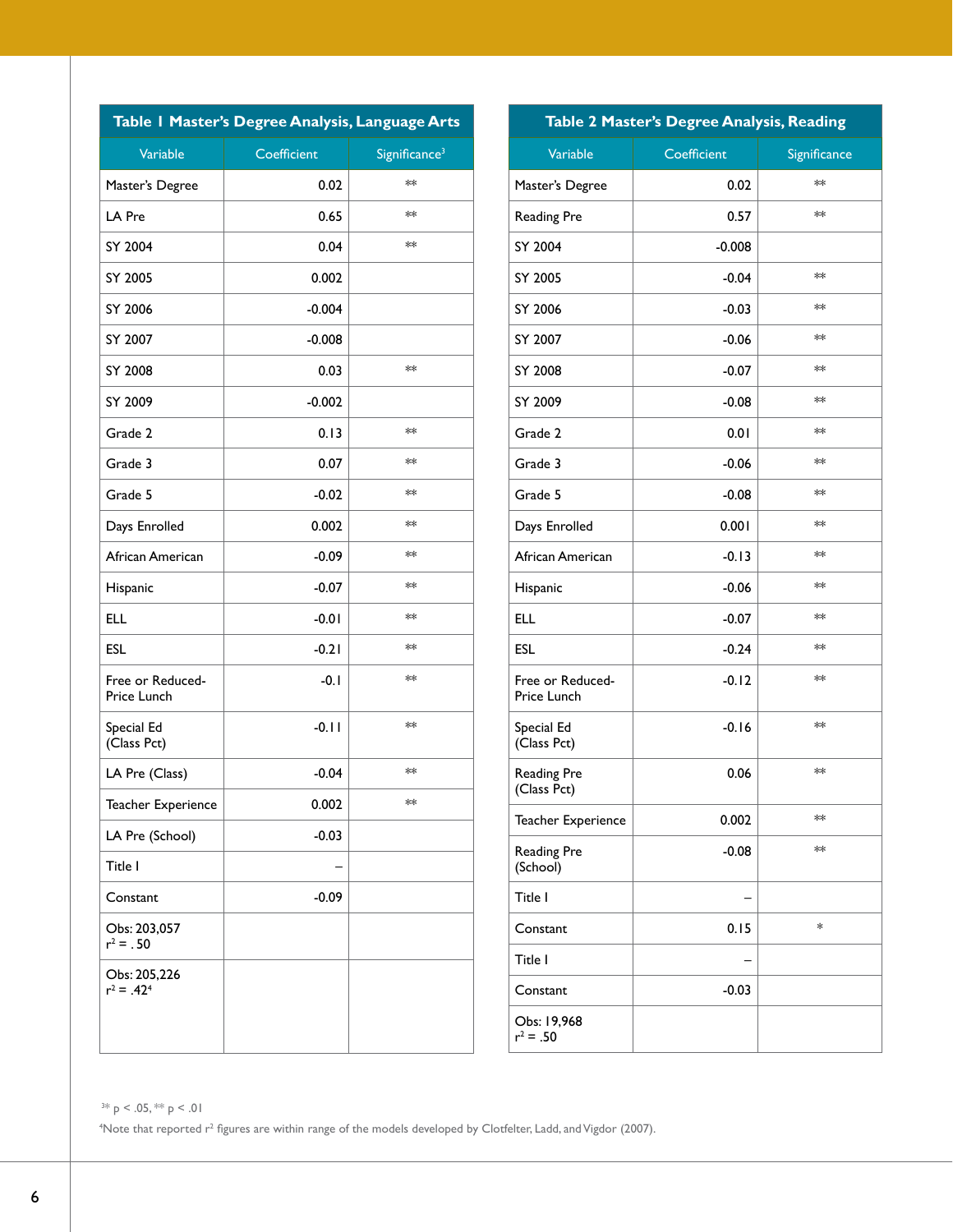**Table 3 Walden M.S.Ed. With a Specialization in Elementary Reading and Literacy (Grades PreK–6) Compared to Other Master's, Language Arts**

| Variable                        | Coefficient | Significance |
|---------------------------------|-------------|--------------|
| Master's Degree                 | 0.03        | $**$         |
| LA Pre                          | 0.65        | **           |
| SY 2004                         |             | **           |
| SY 2005                         | $-0.05$     |              |
| SY 2006                         |             |              |
| SY 2007                         | $-0.03$     |              |
| SY 2008                         | $-0.005$    | **           |
| SY 2009                         | $-0.04$     |              |
| Grade 2                         | 0.13        | **           |
| Grade 3                         | $-0.08$     | **           |
| Grade 5                         | 0.03        | $**$         |
| Days Enrolled                   | 0.002       | **           |
| African American                | $-0.08$     | **           |
| Hispanic                        | $-0.06$     | **           |
| <b>ELL</b>                      | 0.04        | $**$         |
| <b>ESL</b>                      | $-0.25$     | $**$         |
| Free or Reduced-<br>Price Lunch | $-0.10$     | **           |
| Special Ed<br>(Class Pct)       | $-0.003$    | **           |
| LA Pre (Class)                  | 0.08        | $**$         |
| Teacher Experience              | 0.0001      | **           |
| LA Pre (School)                 | $-0.30$     |              |

#### **Table 4 Walden M.S.Ed. With a Specialization in Elementary Reading and Literacy (Grades PreK–6) Compared to Other Master's, Reading**

| Variable                               | Coefficient | Significance |
|----------------------------------------|-------------|--------------|
| <b>Walden Degree</b>                   | $-0.02$     |              |
| <b>Reading Pre</b>                     | 0.55        | $**$         |
| SY 2004                                |             |              |
| SY 2005                                | $-0.27$     |              |
| SY 2006                                |             |              |
| SY 2007                                | $-0.05$     | **           |
| SY 2008                                | $-0.07$     | **           |
| SY 2009                                | $-0.08$     | $**$         |
| Grade 2                                | 0.06        | $**$         |
| Grade 3                                | $-0.04$     | **           |
| Grade 5                                | 0.06        | **           |
| Days Enrolled                          | 0.002       |              |
| African American                       | $-0.15$     | **           |
| Hispanic                               | $-0.09$     | **           |
| <b>ELL</b>                             | $-0.04$     | **           |
| <b>ESL</b>                             | $-0.27$     | **           |
| Free or Reduced-<br><b>Price Lunch</b> | $-0.11$     | **           |
| Special Ed<br>(Class Pct)              | $-0.08$     |              |
| RD Pre (Class)                         | 0.09        | **           |
| Teacher Experience                     | 0.003       | **           |
| RD Pre (School)                        | $-0.18$     | *            |
| Title I                                |             |              |
| Constant                               | 0.02        |              |
| Obs: 20, I 18<br>$r^2 = .42$           |             |              |